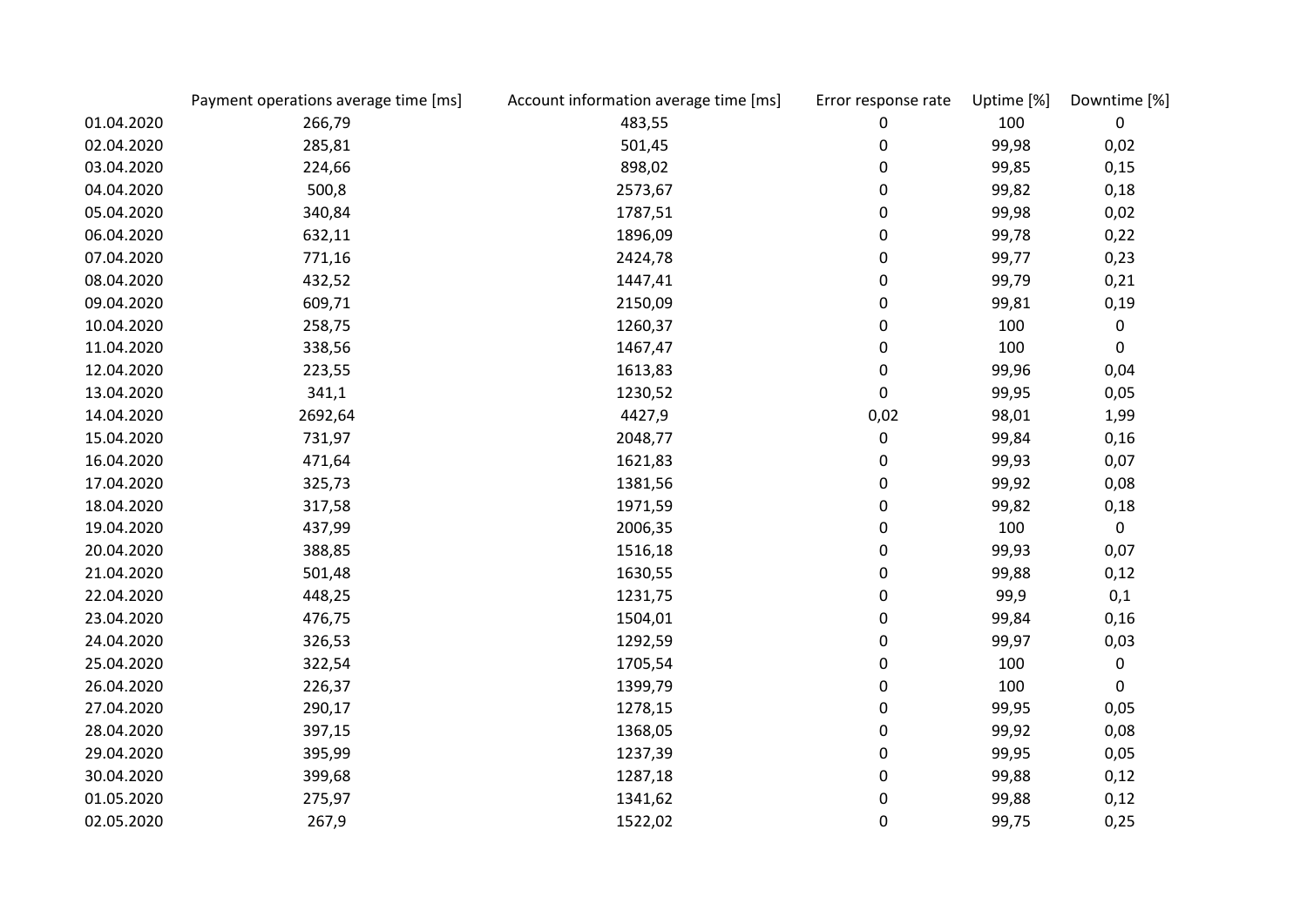| 03.05.2020 | 244,95 | 1444,16 | 0           | 100   | 0           |
|------------|--------|---------|-------------|-------|-------------|
| 04.05.2020 | 445    | 1621,97 | 0           | 99,89 | 0,11        |
| 05.05.2020 | 468,87 | 1683,02 | 0           | 99,83 | 0,17        |
| 06.05.2020 | 565,4  | 1598,06 | 0           | 99,79 | 0,21        |
| 07.05.2020 | 349,9  | 1151,55 | 0           | 99,94 | 0,06        |
| 08.05.2020 | 547,82 | 1283,08 | 0           | 99,95 | 0,05        |
| 09.05.2020 | 318,77 | 1674,93 | $\mathbf 0$ | 100   | $\mathbf 0$ |
| 10.05.2020 | 270,96 | 1394,74 | 0           | 99,98 | 0,02        |
| 11.05.2020 | 514,26 | 1378,31 | 0           | 99,94 | 0,06        |
| 12.05.2020 | 368,64 | 1405,51 | 0           | 99,91 | 0,09        |
| 13.05.2020 | 393,01 | 1204,13 | 0           | 99,92 | 0,08        |
| 14.05.2020 | 402,79 | 1399,46 | 0           | 99,89 | 0,11        |
| 15.05.2020 | 434,37 | 1461,21 | 0           | 99,88 | 0,12        |
| 16.05.2020 | 252,65 | 3252,47 | 0,01        | 99,45 | 0,55        |
| 17.05.2020 | 263,77 | 1520,88 | 0           | 100   | $\mathbf 0$ |
| 18.05.2020 | 336,91 | 1279,9  | 0           | 99,95 | 0,05        |
| 19.05.2020 | 298,94 | 1453,45 | 0           | 99,91 | 0,09        |
| 20.05.2020 | 237,62 | 1191,46 | 0           | 99,93 | 0,07        |
| 21.05.2020 | 287,09 | 1167,57 | 0           | 99,92 | 0,08        |
| 22.05.2020 | 295,44 | 1525,68 | 0           | 99,94 | 0,06        |
| 23.05.2020 | 273,28 | 1391,47 | 0           | 99,94 | 0,06        |
| 24.05.2020 | 264,16 | 1601,45 | 0           | 100   | $\mathbf 0$ |
| 25.05.2020 | 291,64 | 1392,47 | 0           | 99,85 | 0,15        |
| 26.05.2020 | 303,86 | 1717,59 | 0           | 99,85 | 0,15        |
| 27.05.2020 | 315,11 | 1461,41 | 0           | 99,9  | 0,1         |
| 28.05.2020 | 325    | 1458,18 | 0           | 99,94 | 0,06        |
| 29.05.2020 | 248,88 | 1408,18 | 0           | 99,94 | 0,06        |
| 30.05.2020 | 365,96 | 1607,52 | 0           | 99,93 | 0,07        |
| 31.05.2020 | 247,81 | 1410,84 | 0           | 99,98 | 0,02        |
| 01.06.2020 | 309,38 | 1493,06 | 0           | 99,94 | 0,06        |
| 02.06.2020 | 349,45 | 1421,25 | 0           | 99,93 | 0,07        |
| 03.06.2020 | 351,62 | 1458,67 | 0           | 99,97 | 0,03        |
| 04.06.2020 | 312,38 | 1059,07 | 0           | 99,96 | 0,04        |